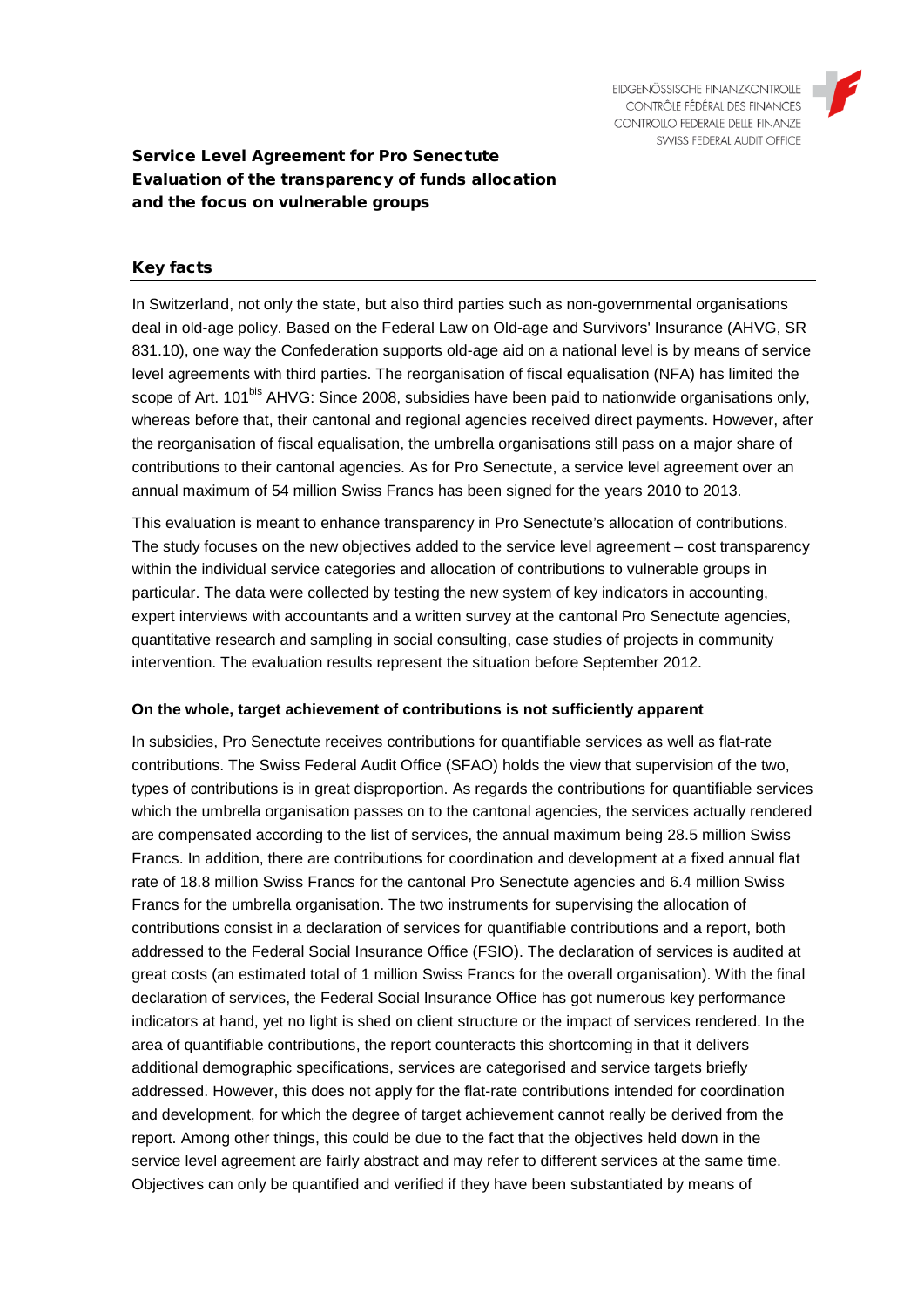appropriate indicators. It makes sense to prepare the indicators within the framework of continuous processes, starting by gaining information on their implementation and the underlying conditions. In view of the 2012 controlling interview, the Federal Social Insurance Office has therefore already requested additional information on the tasks of the umbrella organisation.

### **Allocation of contributions with current margins is of little value**

Contributions for quantifiable services are made in these five categories: social consulting, community intervention projects, group training in sports and education, and assistance – a service involving house calls. Each service category is limited to a certain percentage of the cap on costs of 28.5 million Swiss Francs. These margins have developed over time and help the Federal Social Insurance Office in controlling the funds. Using margins to ensure that the better part of the available funds is spent on social consulting (60–70%) makes sense to the Swiss Federal Audit Office. However, the differences between community intervention (2–4%), sports (10–15%), education (8–13%) and assistance (10–13%) are no longer traceable. For one, community intervention, group training and house calls are all fit for reaching vulnerable groups. Secondly, splitting the contributions makes it more difficult to cross-link service categories, which is important to Pro Senectute Switzerland. There is a certain risk that high demands made by the Confederation might interfere with Pro Senectute's operational command. Furthermore, applying flat-rate contributions and focusing on target achievement seems more suitable to the Swiss Federal Audit Office in a case such as this, where the service level agreement is impact-oriented. This is true in particular due to the fact that a quantifiable service award, when understood as a service *mandate*, can lead to a situation where more service results in greater contributions.

## **Implementation of new accounting manual is well on track**

To fulfil the requirements of the Federal Social Insurance Office with regard to comparability of services and full costs, Pro Senectute has prepared a new accounting manual mandatory for all cantonal Pro Senectute agencies since 1 January 2012. The Swiss Federal Audit Office has come to the conclusion that with the system of key indicators based on the new manual it is now possible to determine the federal subsidies as well as profits and losses for each individual service category. Feasibility was proven in a pilot test showing that the cantonal Pro Senectute agencies had to put in between one and two days for feeding the key indicators into the new system. However, the test also revealed some minor inconsistencies. Pro Senectute is in the process of collecting recurring issues and plans to provide internal training.

#### **Strategic implementation of the focus on vulnerable groups is running slow**

The Swiss Federal Audit Office examined as to whether the services in social consulting and community intervention actually reached the vulnerable. It was found that social consulting is indeed granted primarily to those in need, and also that there are great differences in the nature of those clients' resources. In community intervention however, vulnerable targets are a minority. A nationwide concept to reach vulnerable groups has been initialised but not yet accomplished. A qualitative analysis of the current situation and the need for action was conducted; yet the original intention to set up indicators for identifying and addressing certain target groups was abandoned. On a local scale, the cantonal Pro Senectute agencies undertake various efforts to improve accessibility by either readjusting existing services or creating new ones; however, these